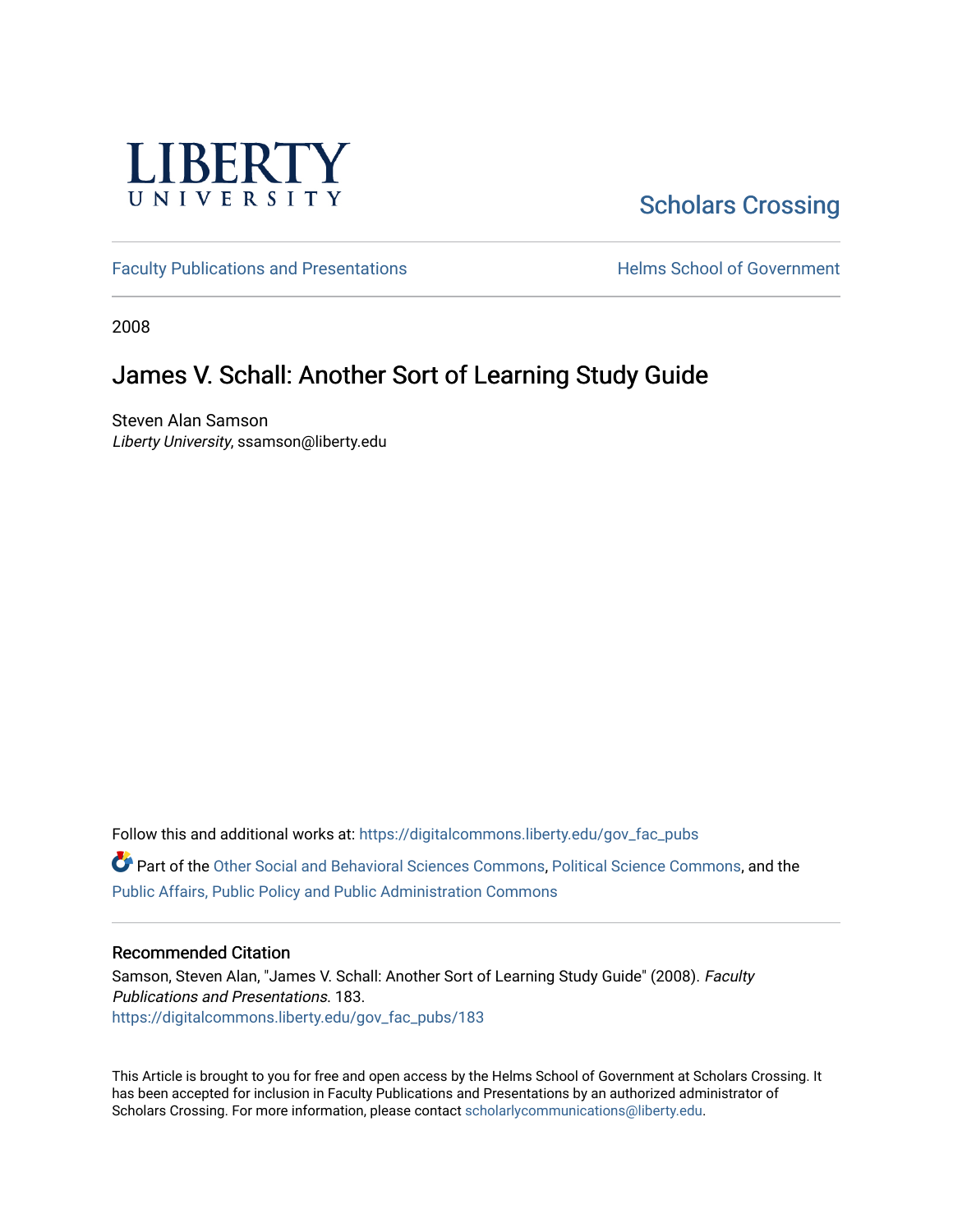# **JAMES V. SCHALL: ANOTHER SORT OF LEARNING STUDY GUIDE, 2003-2008 Steven Alan Samson**

# **PREFACE**

## **Study Questions**

1. What does the author mean by calling ours "an age of perfectionism" whose "utopian premises" the classical and Christian traditions can free us? What are the signs of human fallibility? Why are our hearts so often led astray? Who is this book written *for*?

# **CHAPTER ONE: ANOTHER SORT OF LEARNING**

## **Study Questions**

1. Why are used book stores important to intellectual life? [Today, I would add Amazon.com]. What are two types of education? What else is needed?

## **CHAPTER TWO: WHY READ?**

## **Study Questions**

1. What is meant by a "liberal education?" How does it free us? What is the purpose of learning?

# **CHAPTER THREE: WHAT A STUDENT OWES HIS TEACHER**

## **Study Questions**

1. What is the importance of Augustine's "interior truth" to learning? What is the character of the teacher-student relationship? What are some of the specific obligations students have toward their teachers?

## **CHAPTER FIVE: ON TEACHING THE IMPORTANT THINGS**

### **Study Questions**

1. What are the implications of Eric Voegelin's observation that we always act as if we were immortal? What is "the tremendous examination of life," as G. K. Chesterton called it? Why is "the most dangerous thing in the world . . . to be alive?"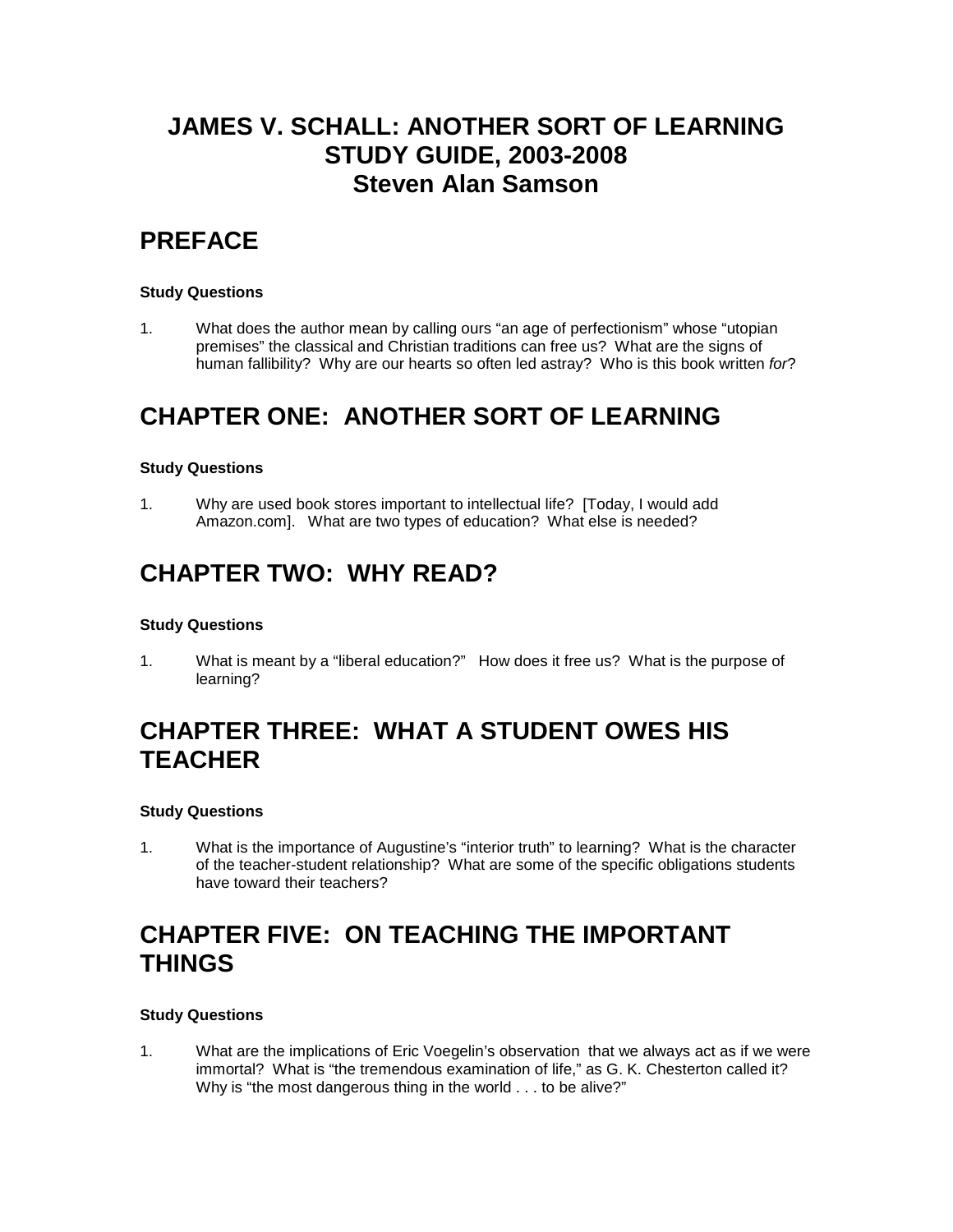# **CHAPTER EIGHT: THE SUPERNATURAL DESTINY OF MAN**

### **Study Questions**

- 1. What is "the modern project"? Why did Leo Strauss believe we ought to study the classics? Is politics the consummation of life, as Aristotle held? What produces a modern totalitarian state? How can the Shakespearean art help us? What do you think Father Schall means by the "political implications of chastity?"
- 2. What is the danger of political monasticism? Why is the City of God not the proper object of worldly politics? What is Allen Tate's [corrected spelling] lost truth? Why did the testimony of Jews and Christians living under Marxist states go unheeded in the West?

### **Review**

Leo Strauss **Hannah Arendt** Jacques Maritain<br>
Eric Voegelin **Graum Hannah Arendt** Marital Maritalin Eric Voegelin **the modern project**<br>
Neo-Thomism **the Trederick D. Wilheln** Frederick D. Wilhelmsen political monasticism

## **CHAPTER NINE: ON DOCTRINE AND DIGNITY: FROM "HERETICS" TO "ORTHODOXY"**

### **Study Questions**

- 1. For Gilbert Keith Chesterton, what is the ultimate peril of the intellect? What is the "thought that stops thought?" Who is the "heretic" and how does he differ from the "orthodox" thinker? What is meant by the Fall? Why are the Creeds important? What must be done to change man?
- 2. According to Eric Voegelin, does human nature change? For what do we need teachers? What is the thesis of Strauss's *Persecution and the Art of Writing*? How does it apply to Chesterton? How, as a public intellectual, did he get marginalized? What kind of Christianity does Chesterton stand for? As opposed to what? How would you characterize his warning against eugenics and what Schall calls "the absolute genetic state?" [The appendix to Michael Crichton's *State of Fear* discusses that pseudoscience]. What is the merit of tradition? What makes the Incarnation an answer to philosophical questions?
- 3. What does Chesterton mean by saying that he found established intellectual arguments against the Incarnation to be "common nonsense"? What, according to Flannery O'Connor, were heretics forced to do? What service have the great heretics done for us? According to Stanley Jaki, what does Christian theology help us to do? What is one of the great arguments for being a Christian?
- 4. What does denying the possibility or actuality of human evil imply? Why are we to be philosophers ourselves?

### **Review**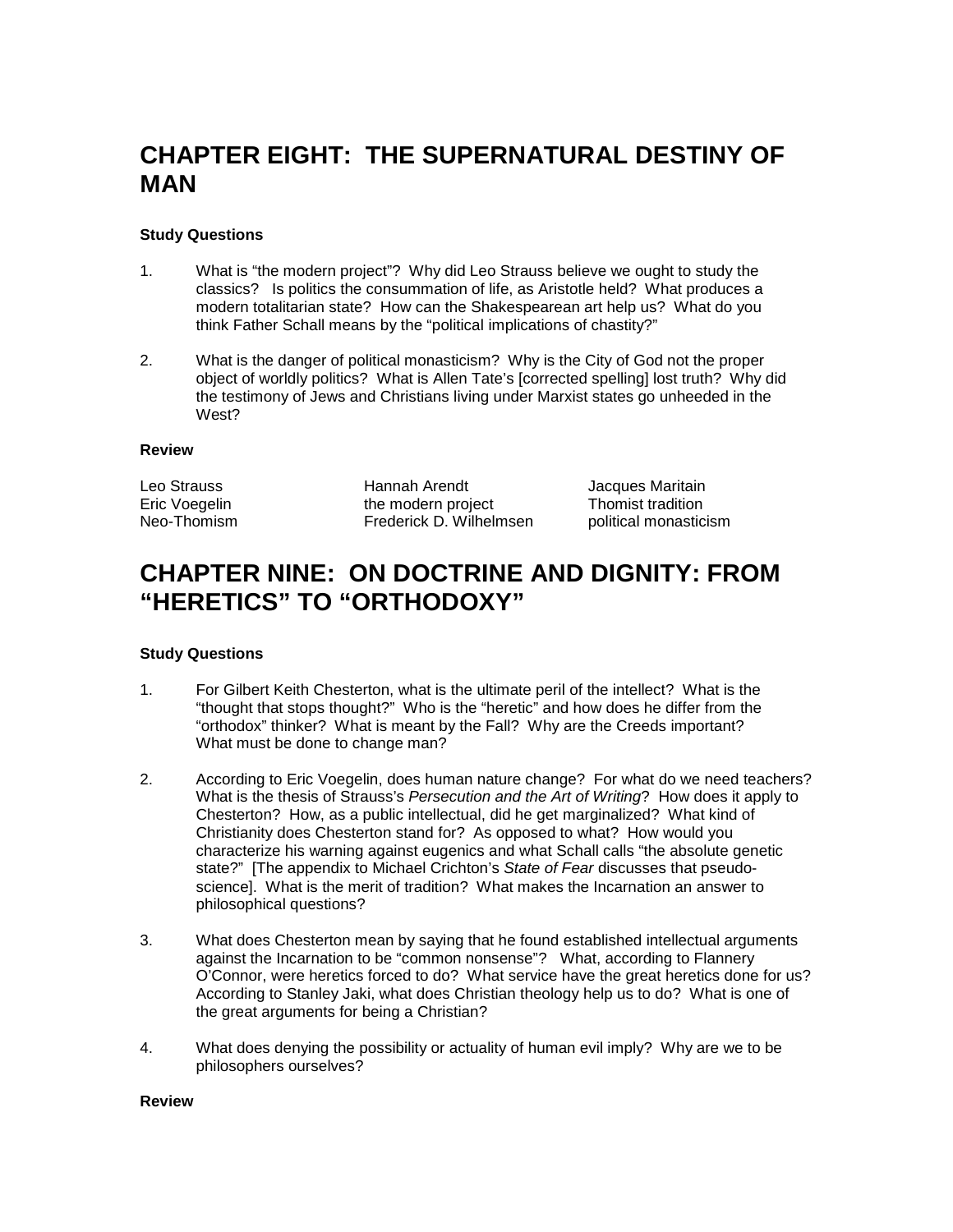Flannery O'Connor Stanley Jaki

Russell Kirk the South the heretic the Fall the Fall<br>Rudvard Kipling the the George Bernard Shaw the H. G. Wells Rudyard Kipling **George Bernard Shaw** H. G. We<br>
the Creeds extending the Creeds tradition second nature

# **CHAPTER TEN: ON EVIL AND THE RESPONSIBILITY FOR SUFFERING**

### **Study Questions**

- 1. What does Schall mean by saying that the "fires of hell are the daily fare of modern ideologies?" [A few years earlier, James Billington had published *Fire in the Minds of Men*]. What is the danger of "hypostatizing" [treating something as a distinct substance or entity] evil? How does our conception of evil differ so radically from the medieval view? Whence does Jeffrey Burton Russell's "intellectual agony" lead?
- 2. Where did Russell's studies in the history of evil begin? What is the real problem with his theory and with his operative definition? To what absurdity does Russell's discussion of the mouse lead? [The satirist Al Capp came up with a similar creature, the Shmoo, in "Li'l Abner"]. Without these two doctrines [the immortality of the soul and the resurrection of the body], why may the problem of evil and suffering be unsolvable?
- 3. Where do the philosophy of R. C. Zaehner lead and the humanitarianism of Michael Harrington lead? Where does the thought of abolishing pain and suffering lead? What was Thomas Aquinas's view of evil? What point does Flannery O'Connor make about grace? What point does Russell miss? What, according to C. S. Lewis, is the proper locus for thinking about suffering?

### **Review**

Jeffrey Burton Russell hypostatizing evil C. S. Lewis<br>R. C. Zaehner Michael Harrington **Michael Harrington** 

# **CHAPTER ELEVEN: THE OBSCURE HEART OF IDEOLOGY**

## **Study Questions**

- 1. How does the desire for the good **by itself** make evil possible in our kind? Where do Gnostics tend to locate evil? According to Aristotle, who concocts the greatest evils? [The term "alienated elite" suggests much the same as Roger Scruton's "culture of repudiation" and Kenneth Minogue's "political moralism"]. Why is moderation required of the public order? [There is a reference to Arthur Koestler's *Darkness at Noon*].
- 2. What is man in the thinking of the "coercive utopians"? [Jean-Paul Sartre called man a "useless passion"]. According to Igor Shafarevich, where does the socialist mind lead? Does Schall regard Plato's *The Republic* as an example [Karl Popper's *The Open Society and Its Enemies* sees Plato, Hegel, and Marx as enemies of the "open society"].
- 3. Who are the "coercive utopians" (or "liberal fascists")? What double service does the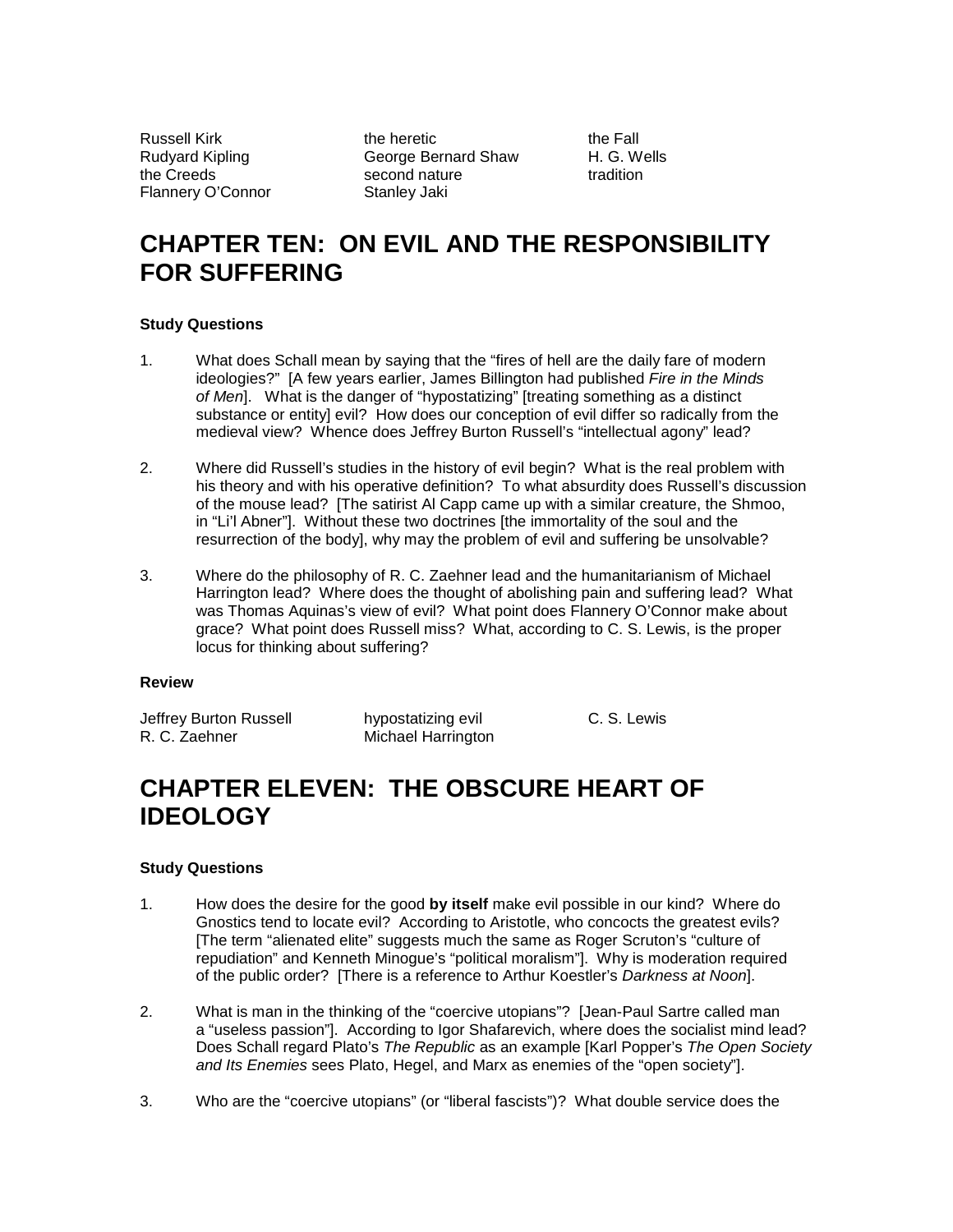Isaacs' book perform? Joachim of Flora (of the Joachimite heresy) predicted that the world would end in the 13C. Why are Jews so often going in the direction of realism while Christian intellectuals are moving in the opposite direction: toward abstraction and collectivities? Who are the most dangerous persons in our society (p. 133)?

#### **Review**

Joachim of Flora

Gnosticism **alienated elite** Igor Shafarevich

# **CHAPTER FOURTEEN: THE RECOVERY OF PERMANENT THINGS**

### **Study Questions**

- 1. What are the characteristics of the "Christian essay" as a literary genre? Where is its audience? [Actually, quite a long discussion].
- 2. According to the historian Christopher Dawson, what makes Western civilization unique? What made that [urban] civilization, dating back to pre-Christian times, universal and dynamic? What does our condition of imperfection do for us? [The missionary journeys of the Apostle Paul probably did more to reshape Europe than the whole line of Caesars]. What difficulties attend this quest for the best? [René Girard's observations about scapegoating certainly apply here].
- 3. What difficulties arise when we confuse the best with the merely legitimate? What is the major temptation of the modern mind? What are the consequences of seeking "the best" in our world? [The reference to Aristotle's "distributive justice" is to works such as *A Theory of Justice* by John Rawls; the title of Jimmy Carter's campaign book, *Why Not the Best?*, also comes to mind. The economist Lord P. T. Bauer criticized redistributive schemes that would only deepen poverty].
- 4. What is defective about contemporary redistribution theories? What view of man, the world, and their own mission are suggested? [Here again, Voegelin's "Gnosticism," Minogue's "political moralism," and Scruton's "culture of repudiation" are evident]. What tragic assumption lurks behind the various redistributive schemes? [The same intellectual arrogance characterized the old eugenics movement, which Michael Crichton pithily critiqued in the appendix to *State of Fear*]. What does Irving Kristol think of the egalitarian propositions of Martin Rein and others?
- 5. How can we be "moderate" in politics? What is the Augustinian view of politics, according to John East? How does it help restore the permanent things? Why, according to Maurice de Wulf, does the human person possess the right to realize his happiness? [Modern totalitarian states and ideologies play the potter and treat the people as mere clay for their projects. John Dewey's "instrumentalism" led him to call for a "common faith:" secular humanism].
- 6. Why do we have theories of redemption today like that of Michael Harrington [who was once a part of the Catholic Worker movement] and theologies of Christology that attack "structural evils" to eliminate human suffering?

#### **Review**